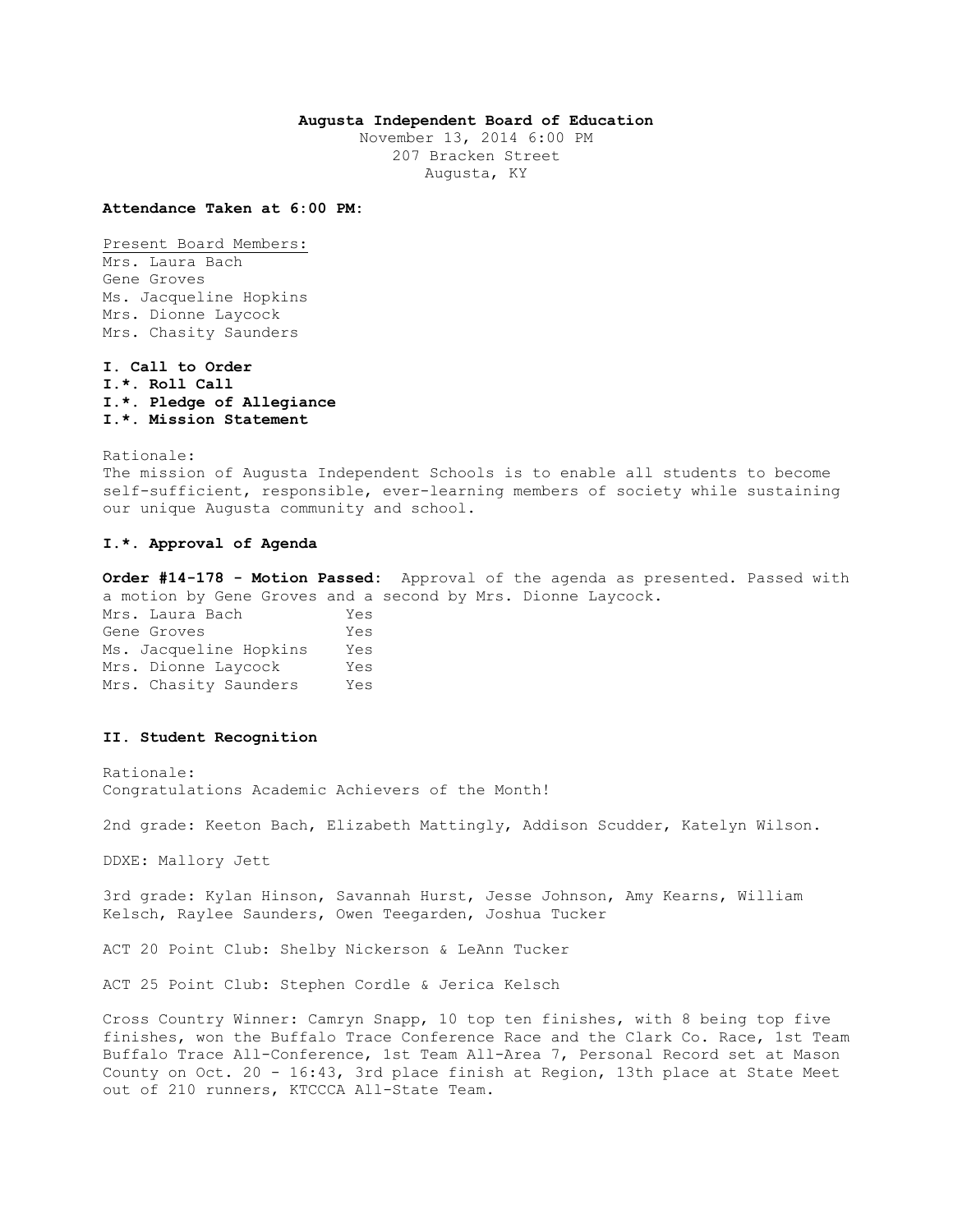## **II.\*. \*BREAK**

**III. Round Table Discussion III.\*. Principal's Report/Student Achievement** 

Rationale:

Principal, Robin Kelsch informed the board of school-wide reading programs and initiatives being implemented including; Read to Achieve Intervention Program, Great Leaps, reading projects and a reading incentive program.

Mr. Kelsch stated the Continuous Instructional Improvement System was regularly utilized by faculty members for submitting lesson plans, assessments and selfreflections.

#### **III.\*. Approve 2015-2016 Certified Evaluation Plan**

**Order #14-179 - Motion Passed:** Approve 2015-2016 Certified Evaluation Plan passed with a motion by Gene Groves and a second by Mrs. Dionne Laycock. Mrs. Laura Bach Yes Gene Groves Tes Ms. Jacqueline Hopkins Yes Mrs. Dionne Laycock Yes Mrs. Chasity Saunders Yes

#### **III.\*. Superintendent Assurances**

Rationale:

Superintendent, Lisa McCane stated the Comprehensive District Improvement Plan (CDIP) for all school districts is now the Superintendent Assurances component (formerly known as Superintendent Evaluation Report). She stated the new component is required as a part of the CDIP.

She stated the Superintendent Assurances makes up a report in ASSIST which captures evidence of Kentucky superintendents and boards of education conducting critical conversations in open board meetings on topics that affect student achievement. Furthermore, Superintendent McCane reviewed and discussed the three critical components with board members.

Three Critical Components:

1. Delivery Targets - Student Proficiency, College/Career Readiness, Graduation Rate, Achievement Gaps and implementation of the Professional Growth and Effectiveness System in 2015-2016.

2. Resource/Support Systems - Effectiveness and efficiency of district operations including whether the superintendent has established a balanced operating budget for school programs and activities.

3. Facilities/Support Systems - Discuss whether the district has shown improvement on TELL KY Survey questions related to facilities and resources.

## **III.\*. Budget**

Rationale:

Steve Roberson, CPA with Kelley, Galloway & Company, PSC presented the annual financial audit for the district. The Independent Auditor's Report expresses an unqualified opinion on the basic financial statements of the Augusta Independent School District.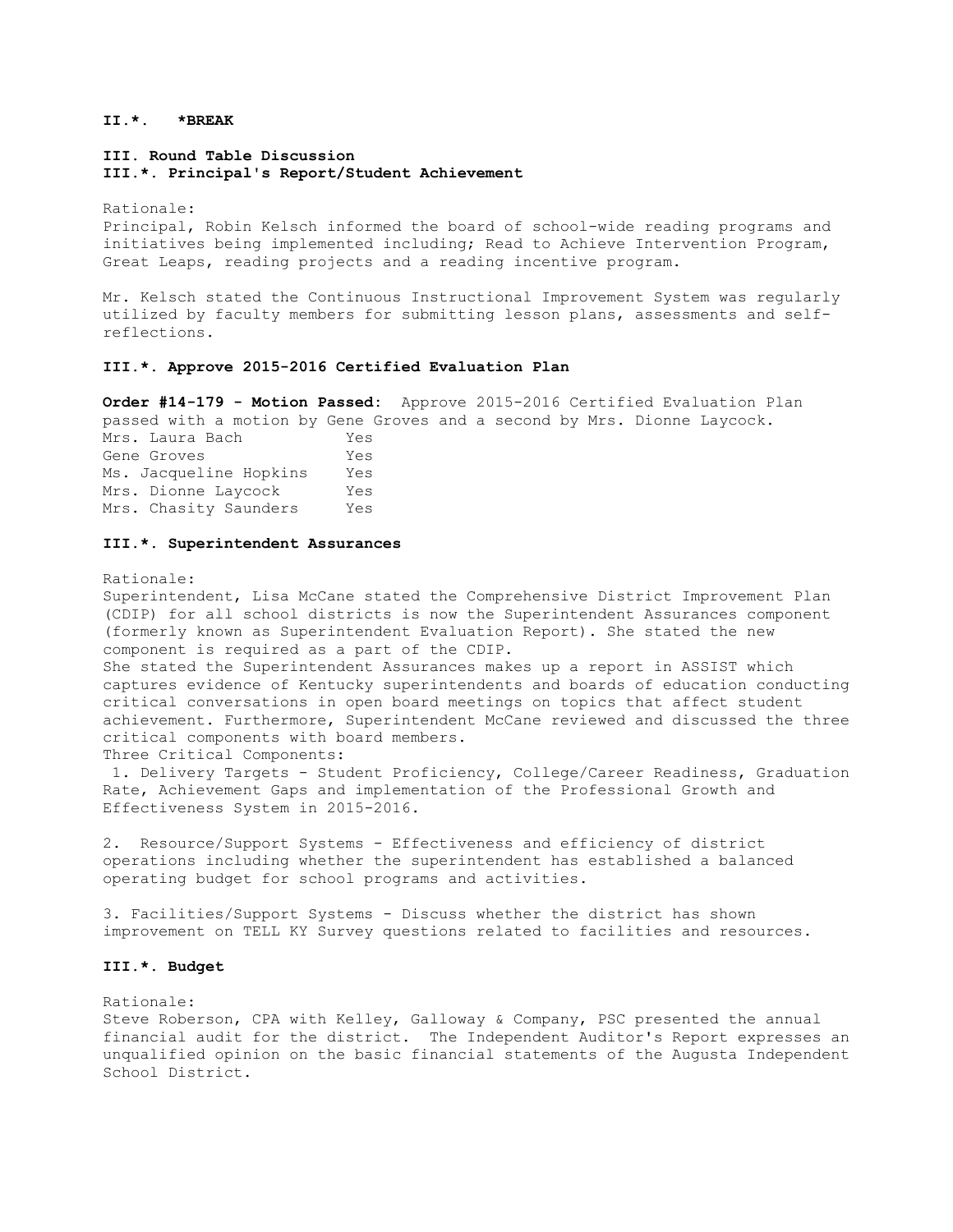No significant deficiencies relating to the audit of the financial statements were reported in the report on Internal Control over Financial Reporting and on Compliance and other matters based on an audit of financial statements performed in accordance with government auditing standards. No instances of noncompliance material to the financial statements of the Augusta Independent School district were disclosed during the audit and no significant deficiencies relating to the audit of the major federal award programs were reported.

District Finance Officer, Tim Litteral reported on the General Fund gaps in receipts from last year to this year have closed considerably in October. Receipts through October were \$473,854, which is only \$1,500 less than at this time last year. Utility taxes had been the primary reason for the lag in receipts, and have caught up this month, having received \$25,435 year-to-date and now only down approximately \$300 from last year. Tuition payments are down \$1,700 from last year. SEEK has produced approximately \$4,500 more to-date, while miscellaneous revenue is up approximately \$1,000. Expenditures through October were approximately \$449,000, which is down about \$9,200 from last year. Receipts exceeded expenditures by nearly \$25,000 through October. The school budget has expended \$7,400 through October, with only \$300 being spent in October and another \$2,600 in obligated purchase orders. 31.5% of the budget has been used, which is on track for funds to sustain them through the fiscal year. About \$22,000 in the school budget remains. Maintenance costs expenses through October total approximately \$78,500. \$8,100 was spent in October, with another \$2,400 outstanding in purchase orders. 34% of the maintenance budget has been utilized. Through the end of October, transportation costs are at \$29,250, with 28% of the transportation budget being utilized. \$4,700 has been expended on fuel year-to-date, with just over \$1,000 being spent on repairs and parts. The Special Revenue Funds indicates all projects are on target with regards to the budget. Not yet reflected in this month's budget, is an increase in the Rural and Low Income School grant, which will increase be approximately \$2,000 from what we have budgeted. The Title II Teacher quality amount is also expected to increase about \$900 over what is currently budgeted. Food service income through October was \$47,832, which after trailing considerably the last couple months is now only lagging about \$900 from last year. Local revenues (receipts collected from student/adult meals) is up \$2,500 from last year. Expenditures sit at \$50,150 year-to-date, which is about \$550 less than this period last year. Food service currently has a reported negative

**Order #14-180 - Motion Passed:** Approve Audit Report as Presented. Passed with a motion by Ms. Jacqueline Hopkins and a second by Mrs. Chasity Saunders.

balance, which should be correct by next month once the correction for the food

Mrs. Laura Bach Yes Gene Groves Yes Ms. Jacqueline Hopkins Yes Mrs. Dionne Laycock Yes Mrs. Chasity Saunders Yes

service penalty being lifted is applied.

## **III.\*. Facilities Update**

Rationale: The Energy Management Report for September, indicates a reduction in energy consumption of 36,139 kBTU (18.6%), which created a savings in energy cost of \$496.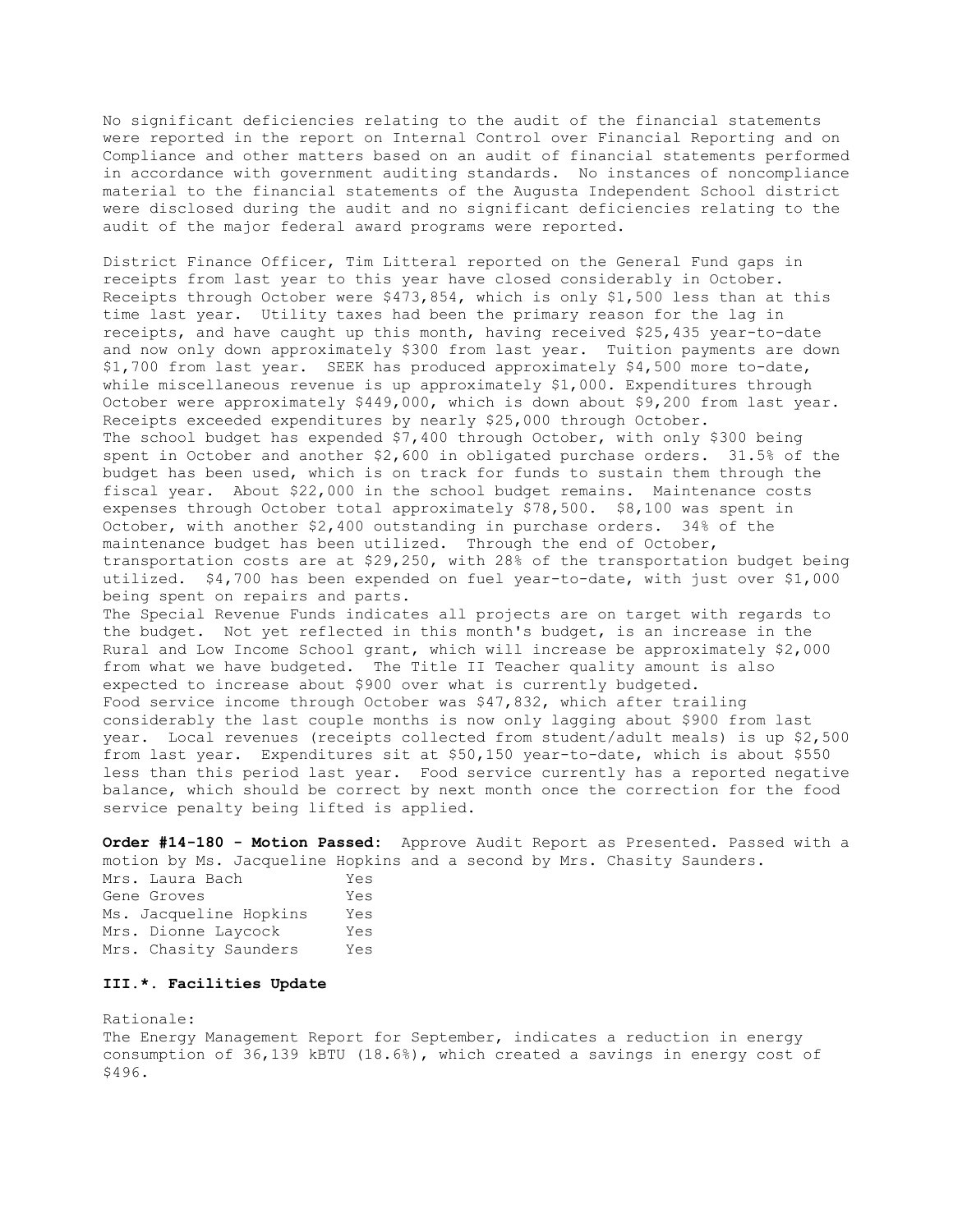Through September-YTD, the district has reduced our total energy consumption by 101,274 kBTU (15.6%), which has created a total savings in energy cost of over \$2214, as compared to the 3-year (FY2010-FY2012) baseline averages. Year-to-Date, the district has used 20,634 fewer kilowatt-hours and 300 CCF less of natural gas. According to Terry Anderson, District Energy Manager, KU and LGE have notified the PSC they will be filing a rate increase application on or after November 26. The proposed overall increase will be as follows: LGE: electric - 2.7%, gas -4.2% and KU: electric - 9.6 %. The request will be suspended for five months and go through a lengthily process at the PSC. Monthly Maintenance:

 Garland Company coated part of roof to repair leaks Fizer boiler repair and inspection Repaired new ice machine Repaired freezer in kitchen Installed television to monitor security cameras in principal's office Insurance denied smoke stack claim

Superintendent, Lisa McCane indicated the insurance claim for the chimney was denied because it was determined to be years of wear and tear rather than lightening damage. She stated the structural engineer indicated the chimney was not in immediate danger of collapsing or presenting a danger but should be addressed in the future. Superintendent McCane stated an estimate for removing the chimney was \$43,000 and recommended the board move forward with planning the next construction project and address the chimney at that time. The District Facilities Plan will be utilized for planning the project with a projected start time being the summer of 2015.

**Order #14-181 - Motion Passed:** passed with a motion by Gene Groves and a second by Mrs. Dionne Laycock. Mrs. Laura Bach Yes Gene Groves Tes Ms. Jacqueline Hopkins Yes Mrs. Dionne Laycock Yes Mrs. Chasity Saunders Yes

## **III.\*. Approve Finance Officer Job Class to Classified Employee**

Rationale: Mr. Litteral's position as Finance Officer Job class requires either superintendent certification or a bachelor's or advanced degree in Business. Mr. Litteral is able to serve in this capacity as a classified employee.

**Order #14-182 - Motion Passed:** Approve Finance Officer Job Class to Classified Employee. Passed with a motion by Ms. Jacqueline Hopkins and a second by Mrs. Chasity Saunders. Mrs. Laura Bach Yes Gene Groves Tes

| Gene Groves            |  | Yes |
|------------------------|--|-----|
| Ms. Jacqueline Hopkins |  | Yes |
| Mrs. Dionne Laycock    |  | Yes |
| Mrs. Chasity Saunders  |  | Yes |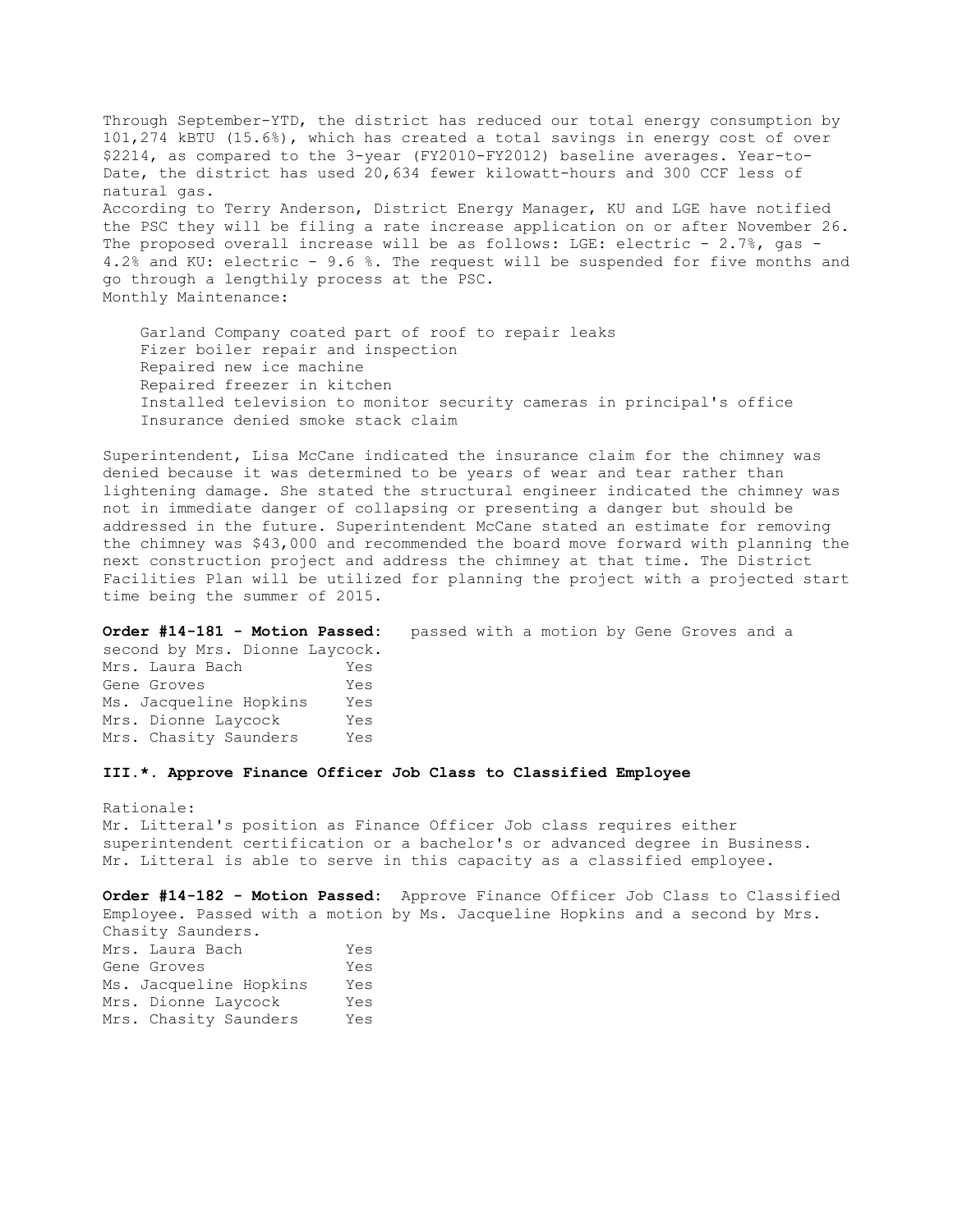#### **III.\*. Approve SPGES State Developed System**

Rationale: Superintendent's Professional Growth and Effectiveness System Evaluation Instrument (Boards of Education must select and notify KDE by December 31st, 2014).

Information can be found at: KDE website, SPGES Homepage, Local District Board Resources

**Order #14-183 - Motion Passed:** Approve SPGES State Developed System passed with a motion by Mrs. Dionne Laycock and a second by Gene Groves.

Mrs. Laura Bach Yes Gene Groves Tes Ms. Jacqueline Hopkins Yes Mrs. Dionne Laycock Yes Mrs. Chasity Saunders Yes

#### **IV. Communications IV.\*. Superintendent's Report**

#### Rationale:

Superintendent McCane informed board members of the Superintendent's Student Advisory Council's community service initiative was underway to raise awareness and funds for Wounded Warriors. Superintendent McCane stated she and Principal Kelsch conducted customer service training with all classified staff and the Augusta Independent Education Foundation, Inc. 501 (c) 3 was receiving professional guidance on completing the application.

Board members learned the Growth Factor Projection for the 2015-2016 school year declined partially because of losing a large senior class and several students' moving out of the district. Superintendent McCane said the district has lost approximately 10 students compared to the same time last year and the need for the district to monitor enrollment closely.

October Attendance Percentage: 95.49% and Enrollment: K-12 is 279 and P-12 is 293.

## **IV.\*. Citizens IV.\*. Board Members**

#### **V. Business and Consent**

**Order #14-184 - Motion Passed:** Approval of the Business and Consent items as presented passed with a motion by Ms. Jacqueline Hopkins and a second by Mrs. Chasity Saunders. Mrs. Laura Bach Yes Gene Groves Tes Ms. Jacqueline Hopkins Yes Mrs. Dionne Laycock Yes Mrs. Chasity Saunders Yes

#### **V.\*. Approve Previous Meeting Minutes**

**V.\*. Approve Donations** 

**V.\*. Approve Fundraisers** 

**V.\*. Approve Use of Building**